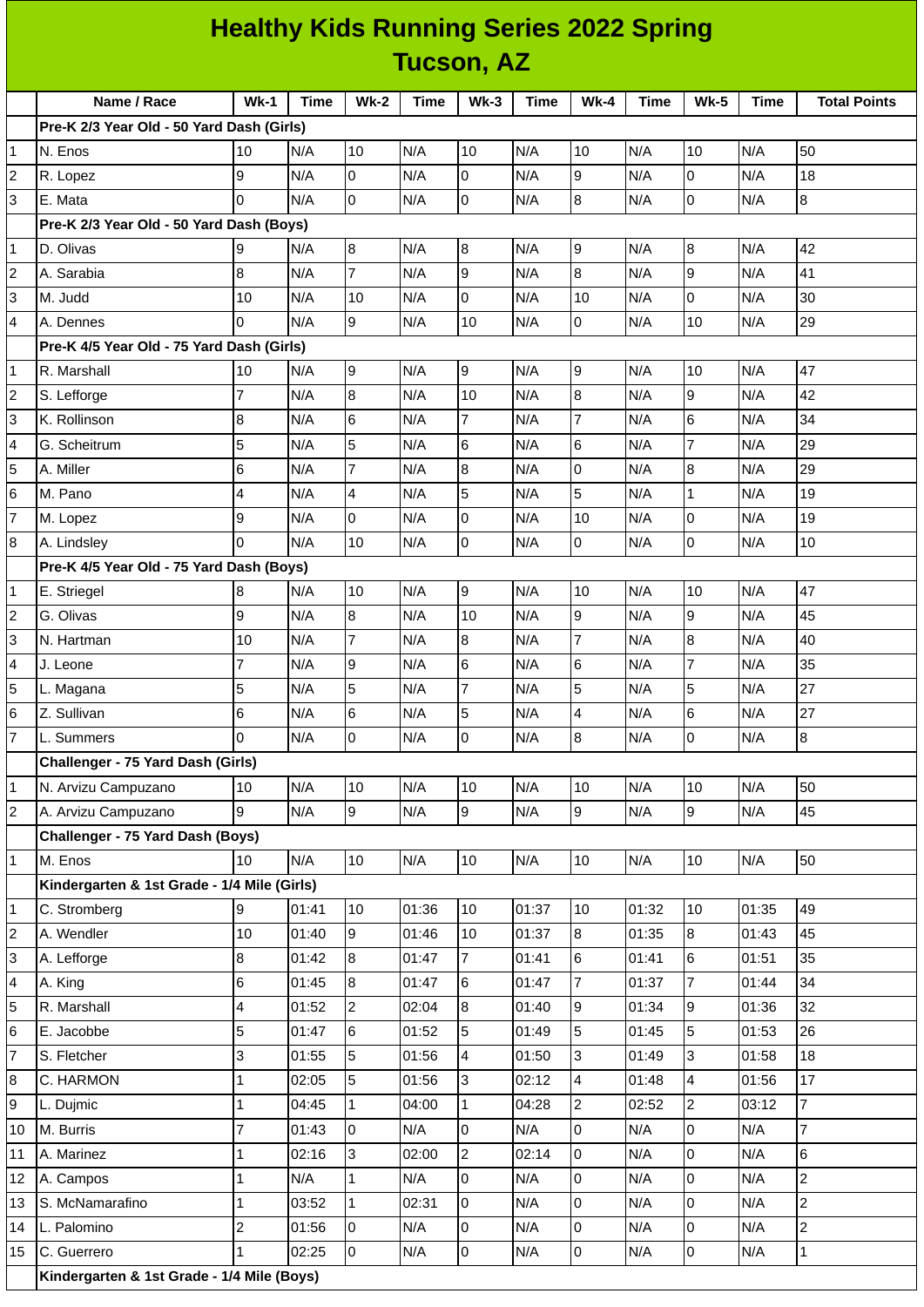## **Healthy Kids Running Series 2022 Spring Tucson, AZ**

| $\mathbf{1}$            | K. Lindsley                        | 9              | 01:38 | $\overline{9}$ | 01:33 | 9                | 01:34 | 10             | 01:37 | 9              | 01:39 | 46                       |
|-------------------------|------------------------------------|----------------|-------|----------------|-------|------------------|-------|----------------|-------|----------------|-------|--------------------------|
| $\overline{c}$          | M. Andrew                          | 10             | 01:34 | 10             | 01:32 | 10               | 01:32 | 0              | N/A   | 10             | 01:32 | 40                       |
| 3                       | M. Sullivan                        | 6              | 01:46 | 8              | 01:44 | $\overline{8}$   | 01:45 | 9              | 01:43 | 8              | 01:45 | 39                       |
| 4                       | I. Sarabia                         | 5              | 01:49 | $\overline{7}$ | 01:46 | $\overline{7}$   | 01:48 | 8              | 01:46 | $\overline{7}$ | 01:47 | 34                       |
| 5                       | M. Colmenero-Pano                  | 1              | 02:36 | 5              | 01:51 | $6\phantom{.}6$  | 01:49 | $\overline{7}$ | 01:50 | 6              | 01:52 | 25                       |
| $6\phantom{.}6$         | W. Scheitrum                       | 4              | 01:51 | $\overline{c}$ | 01:54 | $\,$ 6           | 01:49 | 5              | 01:57 | 4              | 01:55 | 21                       |
| 7                       | J. Estep                           | 1              | 02:31 | 5              | 01:51 | 3                | 01:56 | 5              | 01:57 | 4              | 01:55 | 18                       |
| 8                       | G. Berman                          | 1              | 02:22 | $\overline{c}$ | 01:54 | $\overline{c}$   | 02:02 | 6              | 01:53 | 5              | 01:54 | 16                       |
| 9                       | R. Parry                           | 0              | N/A   | $6\phantom{.}$ | 01:49 | 4                | 01:53 | 0              | N/A   | $\overline{c}$ | 02:00 | 12                       |
| 10                      | D. Striegel                        | 1              | 02:00 | $\overline{3}$ | 01:53 | $\mathbf{1}$     | 02:03 | 3              | 01:59 | $\mathbf 1$    | 02:09 | $\boldsymbol{9}$         |
| 11                      | R. Burris                          | 8              | 01:41 | $\overline{0}$ | N/A   | $\overline{0}$   | N/A   | 0              | N/A   | 0              | N/A   | 8                        |
| 12                      | L. Allen                           | $\overline{7}$ | 01:42 | $\overline{0}$ | N/A   | $\overline{0}$   | N/A   | 0              | N/A   | 0              | N/A   | $\overline{7}$           |
| 13                      | G. Coleman                         | 1              | 02:20 | $\mathbf{1}$   | 02:10 | $\mathbf{1}$     | 02:16 | $\overline{c}$ | 02:01 | $\mathbf 1$    | 02:27 | $6\phantom{a}$           |
| 14                      | K. Ramirez                         | 3              | 01:58 | $\mathbf 1$    | 02:45 | $\overline{1}$   | 02:20 | 0              | N/A   | $\mathbf 1$    | 02:29 | $\,6$                    |
| 15                      | R. Dujmic                          | 1              | 02:27 | $\mathbf{1}$   | 02:18 | $\mathbf{1}$     | 02:12 | $\mathbf{1}$   | 02:03 | $\mathbf 1$    | 02:21 | 5                        |
| 16                      | L. Coronado                        | $\overline{0}$ | N/A   | $\mathbf{1}$   | 02:45 | $\mathbf{1}$     | 02:19 | $\mathbf 1$    | 02:06 | $\mathbf{1}$   | 02:43 | $\overline{\mathcal{L}}$ |
| 17                      | E. Lopez                           | $\overline{c}$ | 01:59 | $\overline{0}$ | N/A   | $\mathsf 0$      | N/A   | $\mathbf 1$    | 02:14 | 0              | N/A   | 3                        |
| 18                      | M. UNKNOWN                         | $\overline{0}$ | N/A   | $\overline{0}$ | N/A   | $\overline{0}$   | N/A   | $\mathbf{1}$   | 02:16 | 0              | N/A   | $\mathbf{1}$             |
| 19                      | A. UNKNOWN                         | 0              | N/A   | $\overline{0}$ | N/A   | O                | N/A   | $\mathbf 1$    | 02:29 | 0              | N/A   | $\mathbf 1$              |
|                         | 2nd & 3rd Grade - 1/2 Mile (Girls) |                |       |                |       |                  |       |                |       |                |       |                          |
| 1                       | N. Dujmic                          | 9              | 03:34 | 10             | 04:01 | 10               | 04:04 | 9              | 04:07 | 10             | 04:03 | 48                       |
| $\overline{c}$          | A. Burnham                         | $\, 8$         | 04:01 | $\bf{8}$       | 05:14 | $\boldsymbol{8}$ | 04:39 | 8              | 04:22 | 9              | 04:09 | 41                       |
| 3                       | M. Papini                          | 7              | 04:45 | $\overline{7}$ | 05:15 | $\overline{7}$   | 05:01 | $\overline{7}$ | 04:51 | $\overline{7}$ | 05:00 | 35                       |
| 4                       | S. Stickell                        | 6              | 06:33 | 9              | 05:08 | 9                | 04:38 | 0              | N/A   | 8              | 04:42 | 32                       |
| 5                       | C. Mata                            | 10             | 03:30 | $\overline{0}$ | N/A   | $\overline{0}$   | N/A   | 10             | 03:06 | 0              | N/A   | 20                       |
|                         | 2nd & 3rd Grade - 1/2 Mile (Boys)  |                |       |                |       |                  |       |                |       |                |       |                          |
| $\mathbf{1}$            | <b>B.</b> Wendler                  | 9              | 03:03 | 9              | 02:58 | 9                | 02:58 | 10             | 02:53 | 10             | 02:50 | 47                       |
| $\overline{2}$          | C. Lefforge                        | 9              | 03:03 | $\overline{7}$ | 03:08 | 8                | 03:04 | 9              | 03:03 | 8              | 03:04 | 41                       |
| 3                       | E. Andrew                          | 10             | 03:01 | 10             | 02:56 | 10               | 02:55 | $\overline{0}$ | N/A   | 8              | 03:04 | 38                       |
| 4                       | N. Thrush                          | 3              | 04:42 | $8\,$          | 03:02 | 5                | 03:29 | $\overline{7}$ | 03:07 | 9              | 02:54 | 32                       |
| 5                       | B. Johnsen                         | $\mathbf 1$    | 05:28 | $6\phantom{.}$ | 03:26 | $\overline{7}$   | 03:10 | 8              | 03:06 | 5              | 03:17 | 27                       |
| 6                       | C. Thornburg                       | $\mathbf 1$    | 05:37 | 5              | 03:31 | $6\phantom{.}6$  | 03:25 | 6              | 03:15 | 6              | 03:16 | 24                       |
| $\overline{7}$          | C. Millage                         | 5              | 04:27 | $\mathbf{1}$   | 05:10 | $\overline{c}$   | 04:11 | 5              | 03:51 | 1              | 03:58 | 14                       |
| 8                       | M. Dieye                           | 7              | 03:17 | $\mathbf{1}$   | 04:57 | $\mathbf{1}$     | 05:17 | $\mathbf{1}$   | 05:21 | $\mathbf{1}$   | 05:55 | 11                       |
| 9                       | B. Dujmic                          | 6              | 03:34 | $\mathbf{1}$   | 05:13 | $\mathbf{1}$     | 04:51 | $\overline{c}$ | 04:36 | $\mathbf 1$    | 05:09 | 11                       |
| 10                      | C. Wood                            | $\mathbf 1$    | 05:54 | $\overline{3}$ | 03:57 | 3                | 03:39 | 0              | N/A   | 4              | 03:22 | 11                       |
| 11                      | J. Constant                        | 4              | 04:37 | $\mathbf{1}$   | 04:43 | $\mathbf{1}$     | 04:27 | 3              | 04:24 | $\mathbf 1$    | 04:34 | 10                       |
| 12                      | <b>B. Gintz Ferguson</b>           | $\overline{c}$ | 04:56 | $\overline{0}$ | N/A   | $\overline{a}$   | 03:33 | 0              | N/A   | 3              | 03:27 | 9                        |
| 13                      | N. Higgins                         | $\mathsf 0$    | N/A   | $\overline{c}$ | 04:17 | $\overline{0}$   | N/A   | 4              | 03:55 | $\mathbf 1$    | 04:26 | $\overline{7}$           |
| 14                      | W. Parry                           | $\mathsf 0$    | N/A   | $\overline{4}$ | 03:40 | $\overline{0}$   | N/A   | 0              | N/A   | $\overline{c}$ | 03:41 | $\,6$                    |
| 15                      | G. Lopez                           | 1              | 05:04 | $\overline{0}$ | N/A   | 0                | N/A   | 0              | N/A   | 0              | N/A   | $\mathbf 1$              |
| 16                      | A. Guerrero                        | $\mathbf{1}$   | 05:41 | $\overline{0}$ | N/A   | $\overline{0}$   | N/A   | 0              | N/A   | 0              | N/A   | $\mathbf{1}$             |
|                         | 4th & 5th Grade - 1 Mile (Girls)   |                |       |                |       |                  |       |                |       |                |       |                          |
| $\mathbf 1$             | L. Thornburg                       | 9              | 07:40 | 10             | 07:07 | 10               | 06:58 | 10             | 06:45 | 10             | 06:47 | 49                       |
| $\overline{\mathbf{c}}$ | I. Lefforge                        | 10             | 07:10 | 9              | 07:10 | 9                | 07:12 | 9              | 07:39 | 9              | 07:11 | 46                       |
| 3                       | A. Melendez                        | 8              | 09:03 | $8\,$          | 08:25 | $\boldsymbol{8}$ | 08:18 | 8              | 08:17 | 8              | 08:25 | 40                       |
| 4                       | A. Lindsley                        | $\overline{7}$ | 09:54 | 5              | 11:28 | $6\phantom{.}$   | 09:07 | 6              | 09:44 | $\overline{7}$ | 08:57 | 31                       |
| 5                       | E. Constant                        | 0              | N/A   | $\overline{7}$ | 09:23 | $\overline{7}$   | 08:52 | $\overline{7}$ | 09:25 | 6              | 09:31 | 27                       |
| 6                       | H. Hartman                         | 5              | 10:39 | 6              | 10:14 | $\overline{4}$   | 10:49 | 5              | 10:03 | 5              | 10:06 | 25                       |